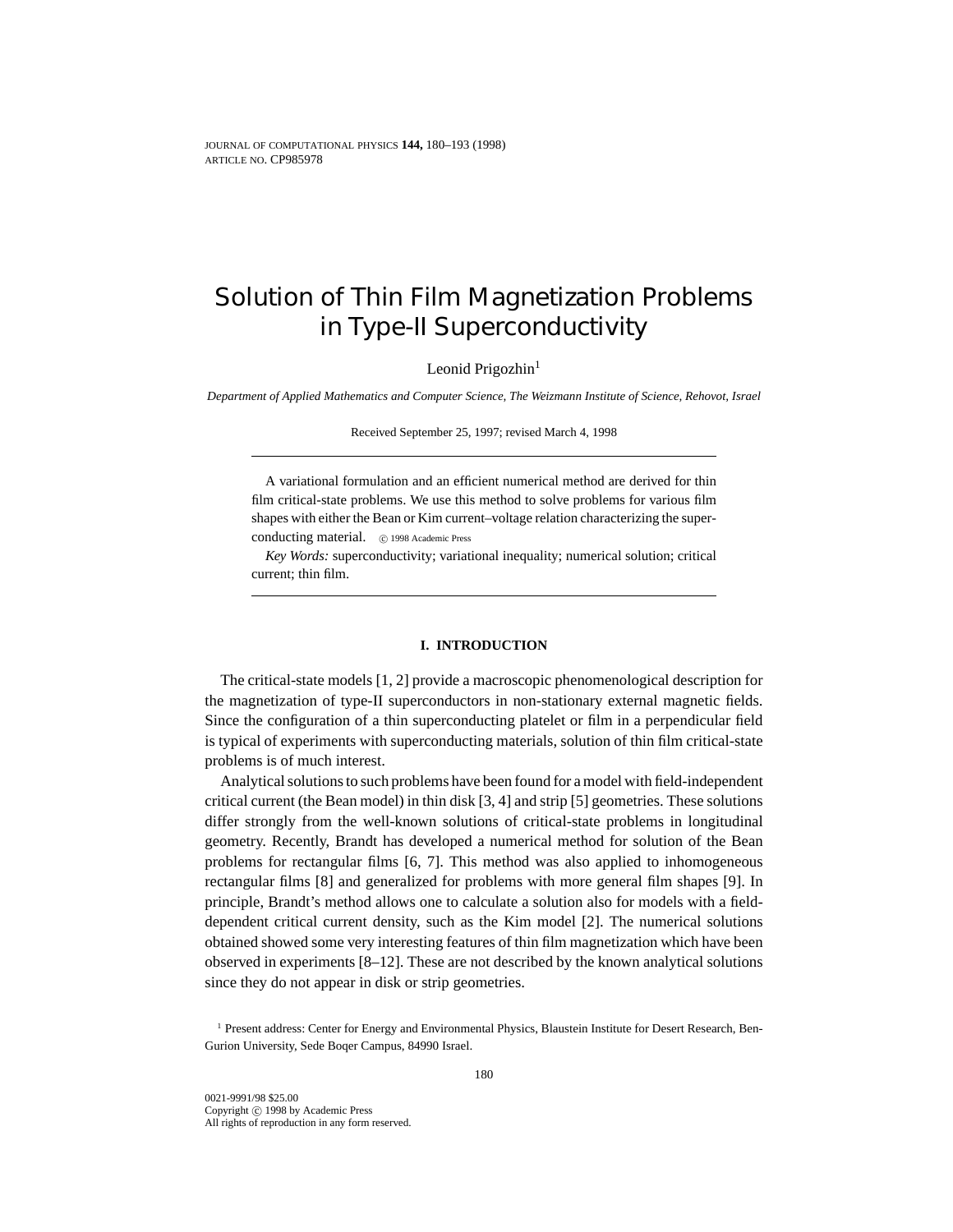In this work we propose a different numerical method for solving the thin film magnetization problems. Our method is based on the variational formulation of critical-state problems, similar to that in [13, 14] but derived for the thin film geometry, and on the finite element discretization. The algorithm proposed is better adjusted to problems with non-rectangularly shaped films than the method [6–9] which uses Fourier series for space approximation. It should also be noted that in the Bean and Kim models the current–voltage relations for the superconducting material are non-smooth and multi-valued. These constitutive relations must be approximated by a smooth function, e.g., a power law, to make the calculations [6–9] feasible. Although such approximations are sometimes introduced also to account for the thermally activated creep of magnetic flux, the ability of our method to deal with any monotone  $E(J)$  dependence without its approximation is an advantage. The efficiency and universality of this method are demonstrated by examples in which we simulate the evolution of the magnetic field and current pattern in simply and multiply connected films of various shapes using the Bean or Kim models.

## **II. VARIATIONAL FORMULATION**

Let an external uniform nonstationary magnetic field  $H_e = H_e(t)e_\tau$  be perpendicular to a flat superconducting film. The film is assumed thin, so the model can be written in terms of a two-dimensional (2d) sheet current density  $J(x, t)$  defined at the film midplane  $\Omega$ . Here  $x = \{x_1, x_2\}$  and **J** is the current density integrated across the film thickness. It is supposed that no external current is fed into the superconductor, so

$$
\operatorname{div} \mathbf{J} = 0 \text{ in } \Omega, \qquad \mathbf{J} \cdot \mathbf{n} = 0 \text{ on } \Gamma,
$$
 (1)

where div is the 2d divergence operator,  $\Gamma$  is the boundary of  $\Omega$ , and **n** is a normal to  $\Gamma$ . Conditions (1) should be satisfied also for the given initial current density  $\mathbf{J}(x, 0) = \mathbf{J}_0(x)$ .

To derive a computationally convenient formulation for the film magnetization model, we express the electric field  $\bf{E}$  via the vector and scalar potentials,  $\bf{A}$  and  $\Phi$  [15]:

$$
\mathbf{E} + \partial_t \mathbf{A} = -\nabla \Phi.
$$

Let us multiply this equation by an arbitrary vector function  $J'(x)$  satisfying (1) and integrate it over  $\Omega$ . Since  $\int_{\Omega} \nabla \Phi \cdot \mathbf{J}' = 0$ , we obtain

$$
(\mathbf{E} + \partial_t \mathbf{A}, \mathbf{J}') = 0. \tag{2}
$$

Here and throughout  $(\phi, \psi)$  denotes the scalar product  $\int_{\Omega} \phi \cdot \psi$ .

The magnetic vector potential can be represented as the sum of potential of a given external current, which induces the external magnetic field **H***e*, and of the electric current in the superconductor induced by the variations of this field:  $\mathbf{A} = \mathbf{A}_e + \mathbf{A}_i$ . Up to the gradient of a scalar function, which is eliminated by  $\mathbf{J}'$  in Eq. (2),

$$
\mathbf{A}_i(x,t) = \mu_0 \int_{\Omega} \frac{\mathbf{J}(x',t)}{4\pi |x-x'|} dx',
$$

where  $\mu_0$  is the permeability of vacuum. Brandt [16] used the zero divergence condition (1) to introduce the stream function of the sheet current density: if  $\Omega$  is simply connected,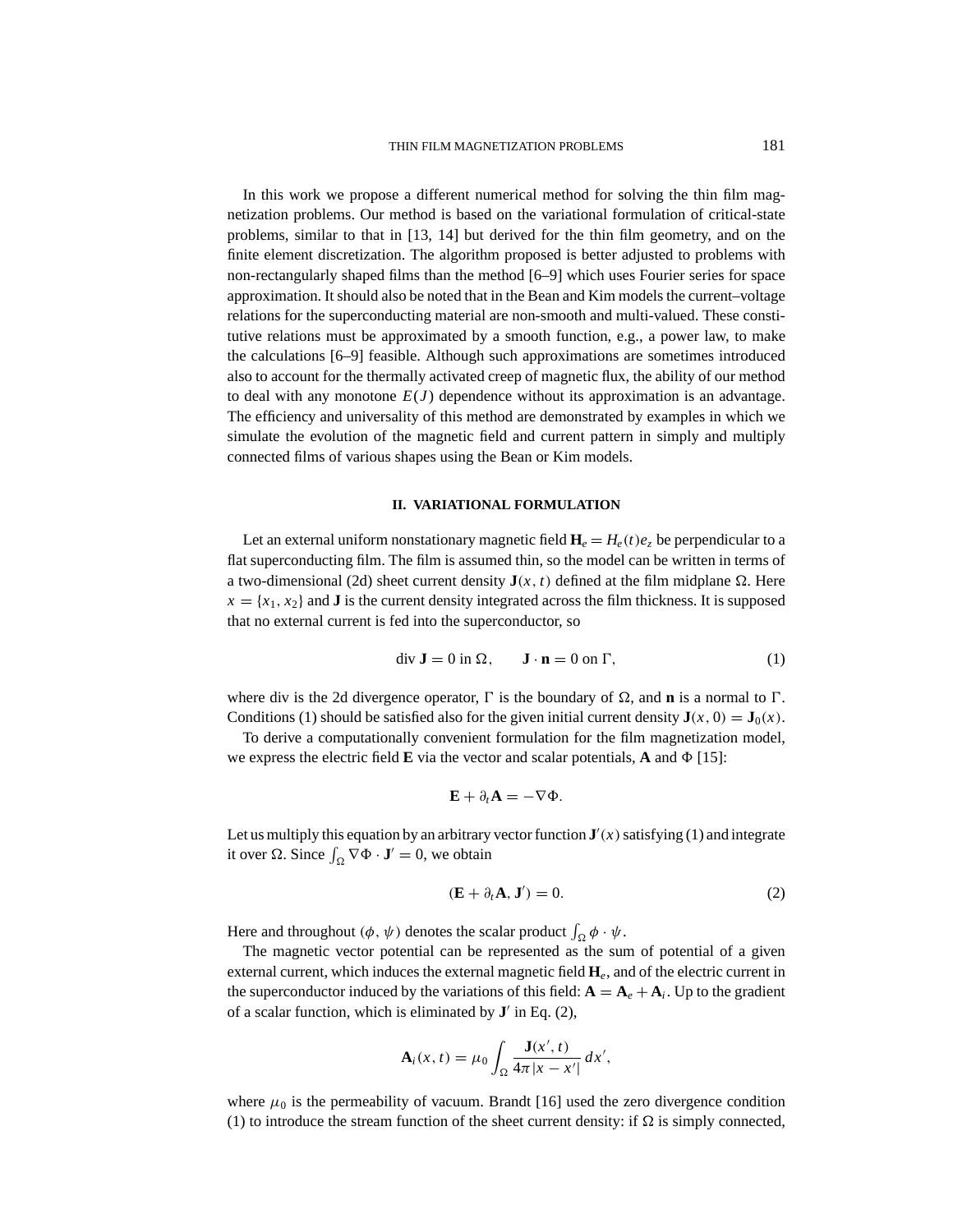there exists a function  $g(x, t)$  such that at any time moment

$$
\mathbf{J} = -e_z \times \nabla g
$$

and  $g = 0$  on  $\Gamma$ . The situation is slightly more complicated if the domain  $\Omega$  contains holes  $\Omega_1, \ldots, \Omega_N$  (see, e.g., [17, Chap. 1, Corollary 3.1]). We still can introduce the stream function and assume  $g = 0$  on  $\Gamma_e$ , the external boundary of  $\Omega$ . However, on the boundaries of holes this function takes non-zero constant values, different for different holes (these constants are time-dependent). In this case we denote by  $\Omega^*$  the domain with the holes included,  $\Omega^* = \Omega \cup (\cup_i \overline{\Omega}_i)$ , and extend the stream function *g* onto  $\Omega^*$  continuously by setting it constant in each hole. Similarly, a stream function  $g'$  can be introduced for any test function **J**<sup>*'*</sup> satisfying (1). It is easy to see that  $\mathbf{J} \cdot \mathbf{J}' = \nabla g \cdot \nabla g'$ , and so

$$
(\mathbf{A}_i, \mathbf{J}') = \mu_0 \int_{\Omega} \int_{\Omega} \frac{\nabla g(x, t) \cdot \nabla g'(x')}{4\pi |x - x'|} dx dx'.
$$
 (3)

Taking into account that  $\nabla \times \mathbf{A}_e = \mu_0 \mathbf{H}_e$ , and using the identity  $\mathbf{a} \cdot (\mathbf{b} \times \mathbf{c}) = \mathbf{c} \cdot (\mathbf{a} \times \mathbf{b})$  and Green's formula, we obtain

$$
(\mathbf{A}_e, \mathbf{J}') = \mu_0 H_e(t) \int_{\Omega^*} g'(x) dx.
$$
 (4)

To complete the model, we now have to specify a current–voltage characteristic of the superconducting material. This highly nonlinear constitutive relation is determined by the balance of pinning and electromagnetic driving forces acting upon the quantized superconducting vortices [18]. For thin isotropic films in a perpendicular magnetic field, the sheet current density and electric field inside the superconductor are parallel. We can write

$$
\mathbf{E} = \rho \mathbf{J},\tag{5}
$$

where an auxiliary variable, the effective resistivity  $\rho(x, t) \ge 0$ , characterizes the energy losses accompanying the movement of vortices. We avoid the notation  $\rho = \rho(J(x, t))$  with  $J = |J|$  since, as is discussed below, the dependence on current density is multi-valued in some critical-state models. Of course, unless  $\rho$  is specified, Eq. (5) relates only the directions of vectors **J** and **E**.

In the Bean model, it is assumed that the current density never exceeds some critical value,  $J_c$ , determined by pinning, and that the electric field is zero if  $J < J_c$ . ( $J_c$  denotes the sheet critical current density equal to  $j_c d$ , where *d* is the film thickness and  $j_c$  is the bulk critical current density.) For  $J = J_c$  the electric field and effective resistivity  $\rho = E/J$  are not determined by this law uniquely (Fig. 1a). A similar multi-valued current–voltage law is assumed in the Kim model, where the critical current density depends on the magnetic field,  $J_c = J_c(\mathbf{H})$ . As has been shown in [13], the effective resistivity in these critical-state models can be regarded as a Lagrange multiplier related to the current density constraint  $J \leq J_c$ . Although the current density alone does not uniquely determine the electric field in such models, both these variables are determined by the complete evolutionary model of magnetization.

The constraint on current density is relaxed if, as in [6–9], the power law  $E = E_c (J/J_c)^n$ (Fig. 1b) is employed as an approximation to Bean's  $E(J)$  multi-valued relation. Such a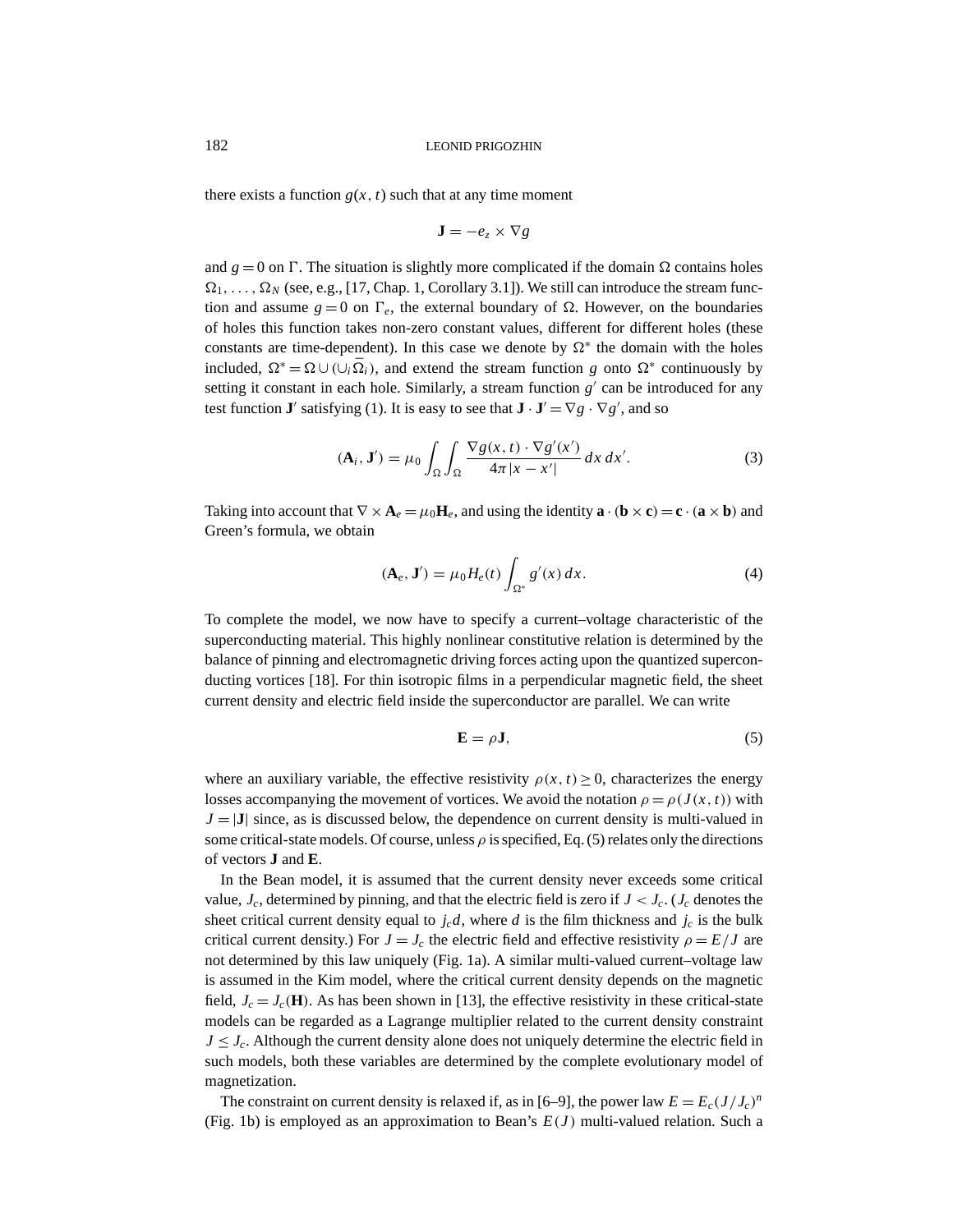

**FIG. 1.** Current–voltage relations.

model tends to the Bean model as *n* tends to infinity [19]. Similar approximations have been used by many authors. For example, a current–voltage relation that accounts for the transition from the flux creep ( $J \approx J_c$ ) to flux flow ( $J \gg J_c$ ) regime (Fig. 1c) may be more realistic [20, 21]. This  $E(J)$  law has been approximated by a function having neither zero nor infinite slopes in some works on magnetization of bulk superconductors [22, 23]. Although the numerical schemes based on these approximations perform sufficiently well, their convergence and stability usually become less satisfactory the closer they approximate multi-valued current–voltage relations. The variational formulation derived below is convenient for the numerical solution of thin film magnetization problems with arbitrary monotone  $E(J)$  laws.

Let  $E(J)$  be a monotone graph, like those shown in Fig. 1. Following Bossavit [24], we define a convex function  $u = u(J)$ , which may take also infinite values, as an integral

$$
u(J) = \int_0^J E(s) \, ds.
$$

(this function also depends on  $x$  if the film is not homogeneous). It can be shown that  $u(J') - u(J) \ge E(J' - J)$  for any *J*,  $J' \ge 0$  if and only if *E* belongs to the set  $E(J)$  $(E \in E(J))$ , the graph may be multi-valued). Furthermore, if **J**, **E** are the current density and electric field inside the superconductor, then  $E \in E(J)$  and  $E \parallel J$ . Therefore, for any vector function **J**<sup>'</sup>,

$$
u(J') - u(J) \ge E(J' - J) \ge E \cdot (J' - J).
$$
 (6)

Denoting  $U(J) = \int_{\Omega} u(J)$  and integrating the inequality (6) over  $\Omega$ , we obtain

$$
U(J') - U(J) \geq (\mathbf{E}, \mathbf{J}' - \mathbf{J})
$$

(the electric field  $\bf{E}$  is a subgradient of the functional  $U$  at a point  $\bf{J}$ ). Finally, introducing the stream functions  $g$  and  $g'$  for **J** and **J**', respectively, and making use of Eqs. (2), (3), and (4), we arrive at the variational relation (variational inequality with a non-local operator)

$$
\frac{1}{\mu_0} \{ U(|\nabla g'|) - U(|\nabla g|) \} + (M \partial_t g, g' - g) + \partial_t H_e \int_{\Omega^*} (g' - g) \ge 0,
$$
 (7)

where *M* is the linear operator defined by the symmetric bilinear form

$$
(M\phi, \psi) = \int_{\Omega} \int_{\Omega} \frac{\nabla \phi(x) \cdot \nabla \psi(x')}{4\pi |x - x'|} dx dx', \tag{8}
$$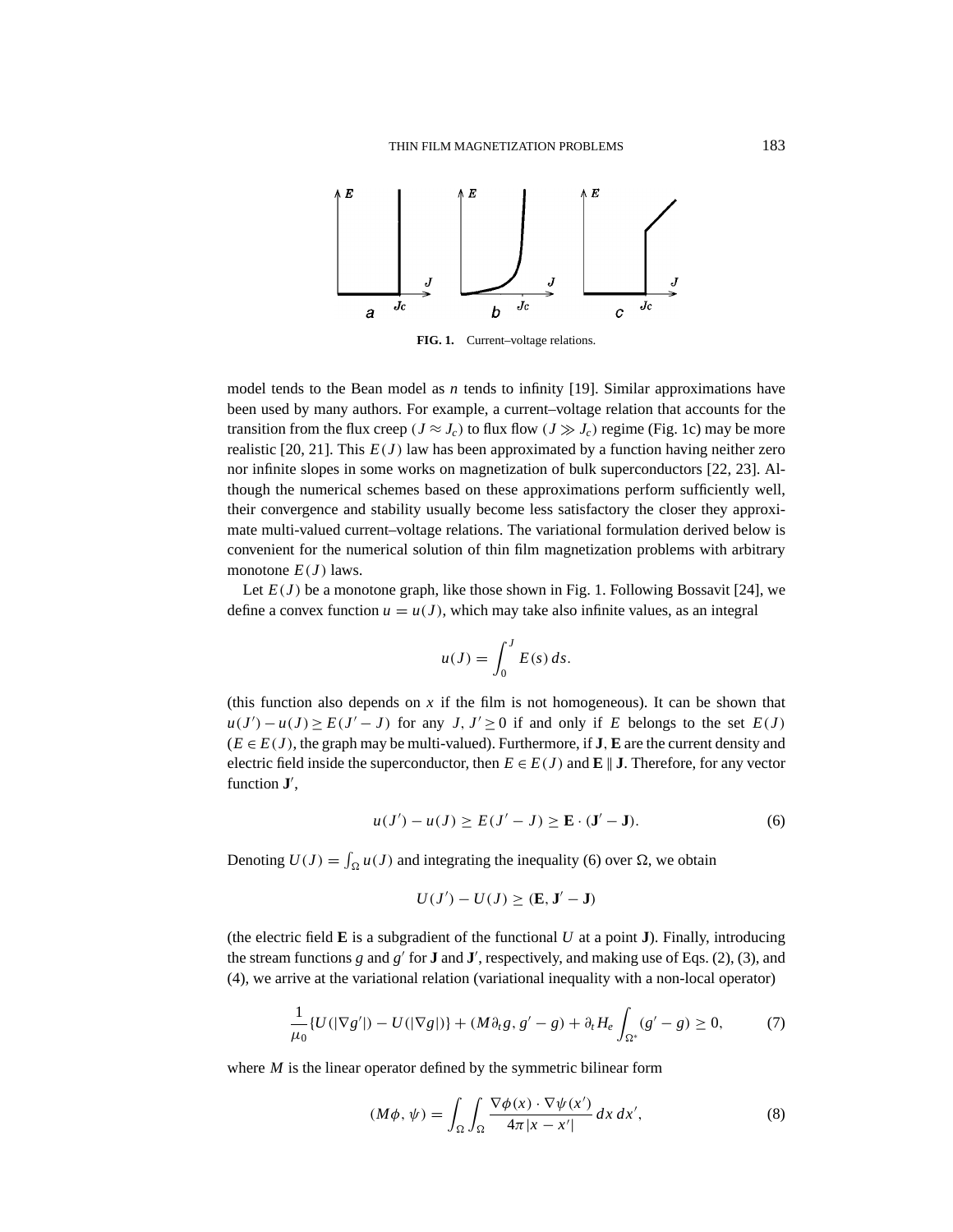which is positively definite and even coercive in a properly chosen functional space [19]. It can be shown that  $(\mu_0/2)$  ( $M\phi$ ,  $\phi$ ) is the energy of magnetic field induced by the current  $\mathbf{J} = -e_z \times \nabla \phi$ .

The variational inequality (7) holds for all continuous test functions  $g'(x)$  which are differentiable almost everywhere in  $\Omega$ , constant in each hole of this domain, and zero on the external boundary. The solution  $g$  should also belong to this space of functions at any time moment and must satisfy the initial condition  $g(x, 0) = g_0(x)$ , where  $g_0$  is the stream function corresponding to  $\mathbf{J}_0$ .

It may be noted that variational inequalities appear as the variational formulations of various physical and mechanical problems containing non-smooth constitutive relations or unilateral constraints [25]. Such formulations are very convenient for both the theoretical study and the numerical solution of these problems.

The variational formulation (7) is valid for arbitrary monotone current–voltage relation in the magnetization model and can serve as the basis for a numerical algorithm. Below, we limit our consideration to the Bean and Kim critical-state models.

### **III. THE BEAN AND KIM MODELS**

Let us start with the Bean model. For this model, the functional  $U(J)$  is finite if and only if the condition  $J \leq J_c$  is fulfilled in  $\Omega$ . This condition is equivalent to a gradient constraint upon the stream function,  $|\nabla g| \leq J_c$ , and it is sufficient to consider in (7) only those functions *g* and  $g'$  which satisfy this condition. On such functions the functional *U* is zero. If the domain  $\Omega$  is not simply connected, the stream functions are continuously continued by a constant inside each hole, and so their gradients in the holes are zero. Also, these functions themselves must be zero on the external boundary  $\Gamma_e$  (the boundary of  $\Omega^*$ ). Introducing the set of admissible stream functions,

$$
K = \left\{ \varphi(x) \middle| \left| \nabla \varphi \right| \leq J_c \text{ in } \Omega, \\ \varphi(x) \middle| \left| \nabla \varphi \right| = 0 \text{ in } \Omega_1, \dots, \Omega_N, \\ \varphi = 0 \text{ on } \Gamma_e \right\},
$$

we can formulate the Bean critical-state problem as follows:

Find a function 
$$
g(x, t)
$$
 such that  $g \in K$  for all  $t$ ,  $(M \partial_t g, g' - g) + \partial_t H_e \int_{\Omega^*} (g' - g) \ge 0$   
for any  $g' \in K$ , and also  $g(x, 0) = g_0(x)$ . (9)

The existence of a unique solution to this problem is shown in [19].

The formulation (9) can be extended for the Kim model where the critical current density is field-dependent. In the case of thin film magnetization it is assumed  $J_c = J_c(H_z)$ , where  $H<sub>z</sub>$  is the normal to the film surface component of magnetic field (this component of **H** has no jump at the film mid plane  $z = 0$ ). Using the Biot–Savart law we can express  $H<sub>z</sub>$  in terms of the stream function:

$$
H_z = H_e + e_z \cdot \frac{1}{4\pi} \int_{\Omega} \nabla \left( \frac{1}{|x - x'|} \right) \times \mathbf{J}(x', t) \, dx'
$$

$$
= H_e - \frac{1}{4\pi} \int_{\Omega} \nabla \left( \frac{1}{|x - x'|} \right) \cdot \nabla g(x') \, dx'. \tag{10}
$$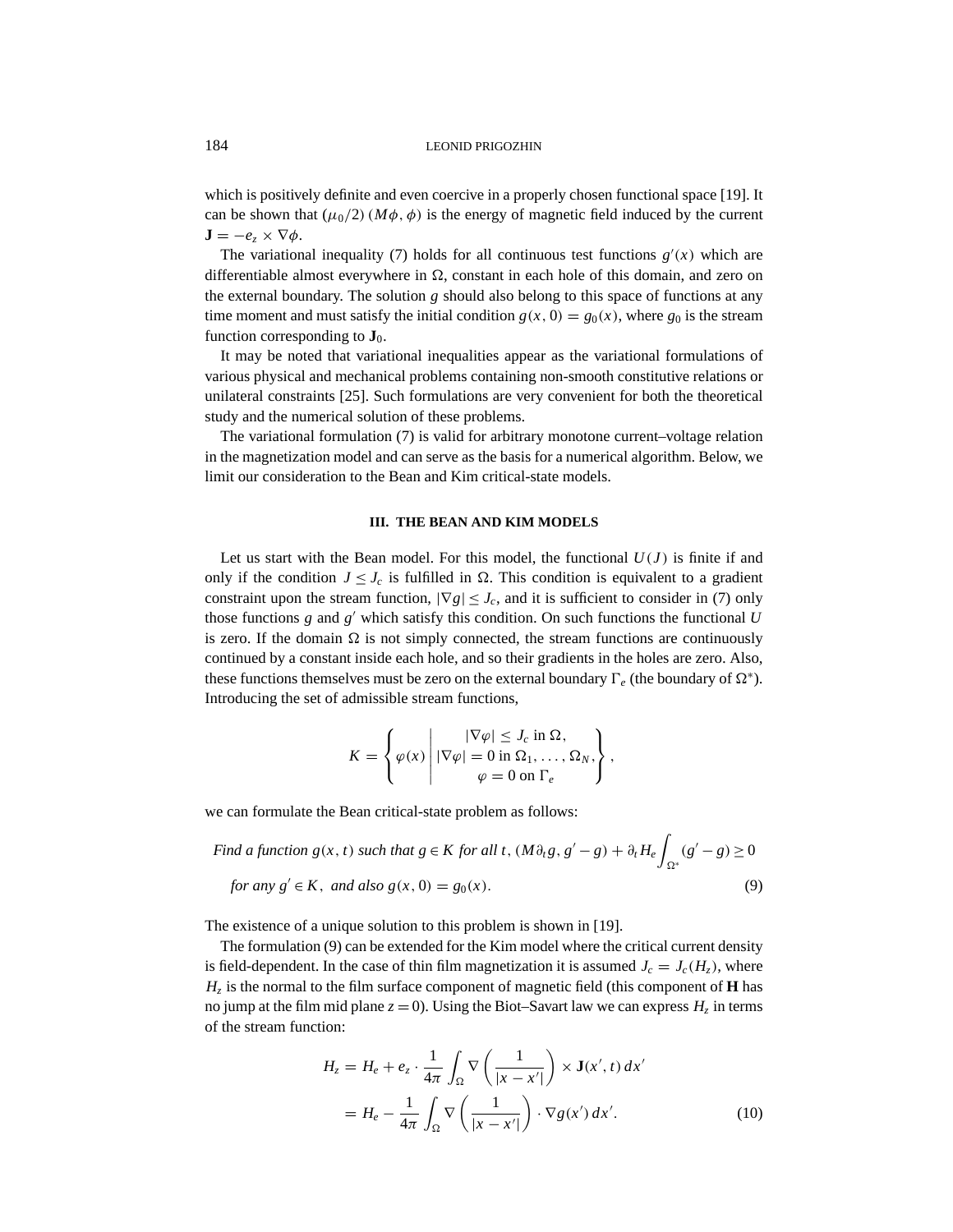Thus  $J_c = J_c(H_z[g])$  and the set of admissible stream functions in the variational inequality (9) depends on the unknown solution itself:

$$
K = K(g).
$$

This is an additional nonlinearity. Problems of this kind are called quasivariational inequalities. Computationally, we resolve this nonlinearity by means of an additional cycle of iterations (see below).

# **IV. CRITICAL STATES IN THE BEAN MODEL**

According to the Bean model, a stationary critical state with  $J \equiv J_c$  is established in a superconductor placed into a growing external field when the field becomes sufficiently strong. This solution is readily found analytically if the domain  $\Omega$  is simply connected and the film is homogeneous.

Let  $\partial_t H_e$  be constant and, say, negative. Then the stationary form of (9) can be written as follows:

Find 
$$
g \in K
$$
 such that  $\int_{\Omega} (g' - g) \le 0$  for all  $g' \in K$ .

This is equivalent to the well-known problem of completely plastic torsion of a beam [26] and also to the maximal sandpile shape problem [27]:

$$
\max_{g \in K} \int_{\Omega} g.
$$

The solution to this problem is

$$
g(x) = J_c \text{ dist}(x, \Gamma), \tag{11}
$$

where *dist* is the distance function. The current density  $\mathbf{J} = -e_z \times \nabla g$  is discontinuous and abruptly changes its direction at the ridges, also called  $d^+$  lines [10], of domain  $\Omega$  (a point  $x \in \Omega$  belongs to a ridge if there exist at least two different points on  $\Gamma$ ,  $x_1$  and  $x_2$ , such that  $|x - x_1| = |x - x_2| = \text{dist}(x, \Gamma)$ ; see [26, 28]). Although the stationary solutions described by (11) have been found for some film shapes in works on thin film magnetization, this simple general formula has not been presented there.

#### **V. COMPUTATIONAL SCHEME**

Numerical methods for solution of variational inequalities are well developed [29]. For the Kim model, where  $K = K(g)$ , the finite difference discretization of (9) in time leads to the stationary quasivariational inequalities at each time layer:

Find 
$$
g(x)
$$
 such that  $g \in K(g)$  and  $(Mg - M\hat{g}, g' - g) + (H_e - \hat{H}_e) \int_{\Omega^*} (g' - g) \ge 0$   
for any  $g' \in K(g)$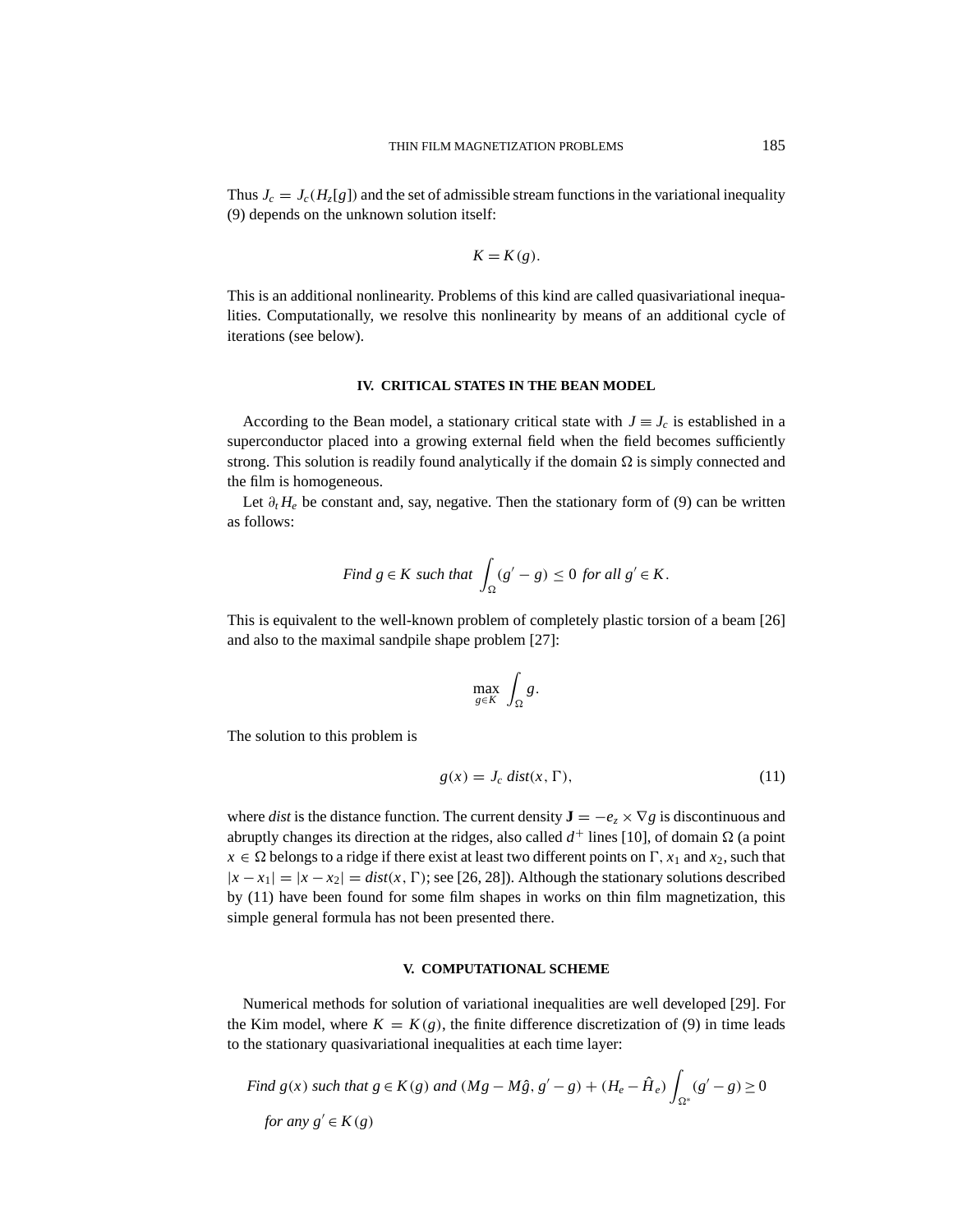(here " $\sim$ " means the value from the previous time layer; the operator *M* is defined by (8)). These inequalities are equivalent to the following optimization problems with an implicit constraint,

$$
\mathcal{F}(g) = \min_{\varphi \in K(g)} \mathcal{F}(\varphi),\tag{12}
$$

where

$$
\mathcal{F}(\varphi) = \frac{1}{2}(M\varphi, \varphi) - (M\hat{g}, \varphi) + (H_e - \hat{H}_e) \int_{\Omega^*} \varphi
$$

is a quadratic functional. Since, as we noted above, the form  $(M\varphi, \varphi)$  is coercive, the functional  $\mathcal F$  is strictly convex. To solve (12) one can use an iterative scheme, e.g.,

$$
\mathcal{F}(g^{k+1}) = \min_{\varphi \in K(g^k)} \mathcal{F}(\varphi) \tag{13}
$$

and discretize (13) in space using piecewise linear finite elements. Finally, we solve the resulting problems of convex programming by the augmented Lagrangian method [30, 31].

Note that to set properly the constraints at each iteration (13), it is necessary to determine the magnetic field  $H_{z}[g^{k}]$  by evaluating the integral in (10) numerically. Such iterations are not needed for the Bean model, where the critical current does not depend on the magnetic field. However, also in this case, computing  $H<sub>z</sub>$  is often needed to compare the simulation results with results of magneto-optical measurements of the flux density.

We will now describe the main steps of the numerical algorithm in more detail.

### *Finite Element Approximation*

We triangulate the domain  $\Omega$  and approximate the stream functions by continuous functions, linear inside each finite element and zero at the nodes belonging to the external boundary  $\Gamma_e$ . If  $\Omega$  is not simply connected, the finite element mesh is extended also inside the holes. The linear elements are convenient for approximating the gradient constraints implied by the condition  $\varphi \in K(g^k)$ , since the gradients become constant inside each finite element. The only difficulty in approximating the functional  $\mathcal F$  is that the scalar products containing the operator *M* lead to the integrals

$$
\int_{\Omega}\int_{\Omega}\frac{\nabla \phi_i(x)\cdot \nabla \phi_j(x')}{4\pi |x-x'|} dx dx',
$$

some of which are singular (here  $\phi_l$  is the piecewise linear basis function, equal to one at the mesh node *l* and zero in all other nodes). Since the gradients are constant in each finite element, one only has to calculate

$$
q_{m,n} = \int_{\Delta_m} \int_{\Delta_n} \frac{1}{|x - x'|} \, dx \, dx'
$$

for all pairs of elements  $\Delta_m$ ,  $\Delta_n$ . For  $m \neq n$  we set  $q_{m,n} = |\Delta_m| |\Delta_n|/|x_m^0 - x_n^0|$ , where  $x_l^0$ is the center of  $\Delta_l$ . The integrals  $q_{m,m}$  can be approximated as

$$
q_{m,m} \approx |\Delta_m| \int_{\Delta_m} \frac{1}{|x_m^0 - x'|} dx' = |\Delta_m| \int_0^{2\pi} r(\psi) d\psi,
$$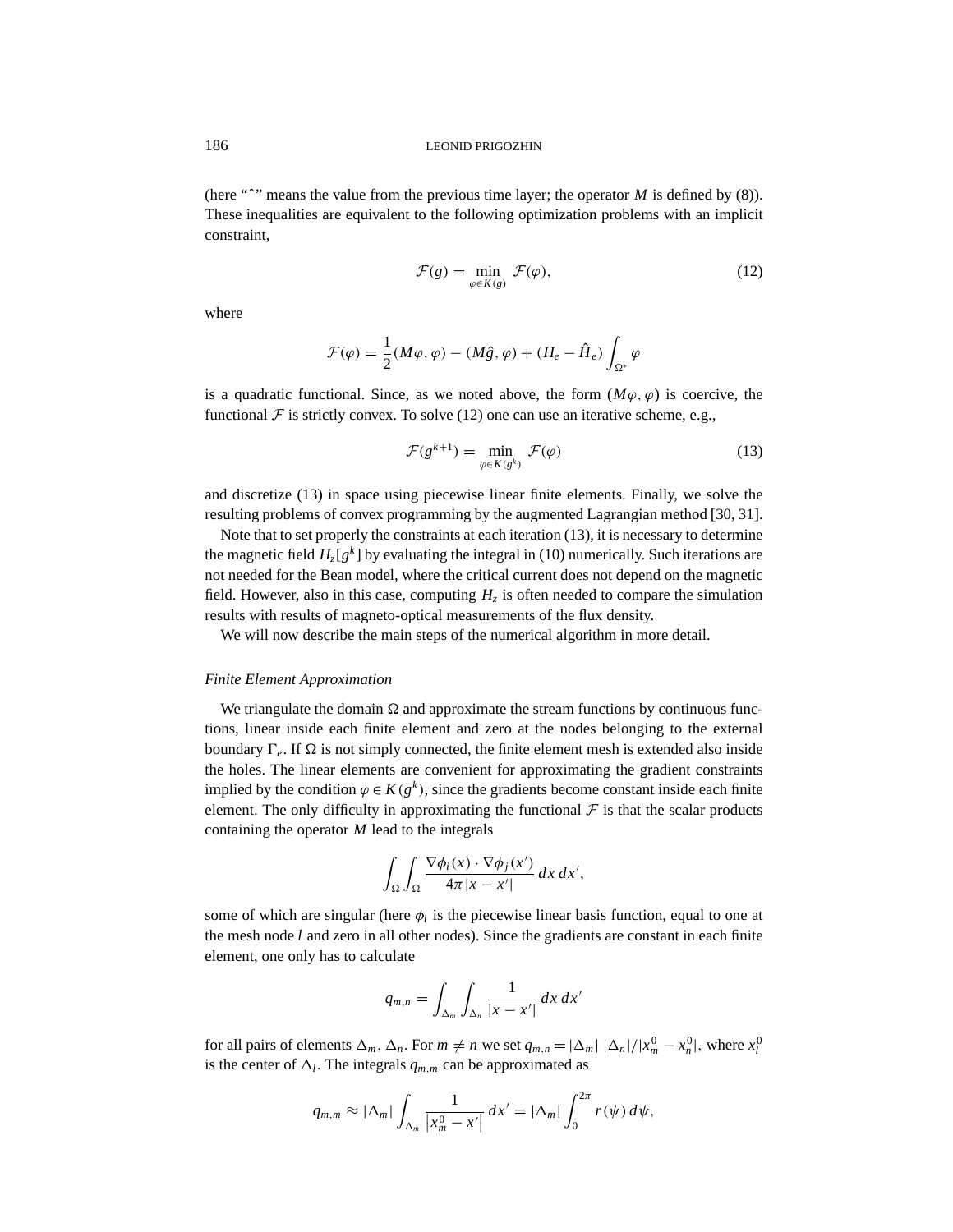where  $\{r, \psi\}$  are the polar coordinates with the center at  $x_m^0$  and  $r = r(\psi)$  is the boundary of  $\Delta_m$ . The last integral is regular and a simple quadrature formula can be used for its evaluation.

# *Solution of the Constrained Optimization Problems*

At each iteration (13), the constraint  $\varphi \in K(g^k)$  can be written as

$$
|\nabla \varphi(x)| \le J_c(x),
$$

where  $J_c(x)$  is known: it is zero in the holes of  $\Omega$  if the domain is multiply connected, constant inside  $\Omega$  in the Bean model, or, if the Kim model is used, is determined by the magnetic field (10) with  $g = g^k$ . Inside each finite element the gradient of  $\varphi$  is constant and we approximate the constraint inside element  $\Delta_l$  by the condition

$$
f_l = |\Delta_l| \left( |\nabla \varphi|^2|_{\Delta_l} - J_c^2(x_l^0) \right) \le 0 \tag{14}
$$

(the areas of finite elements,  $|\Delta_l|$ , are convenient normalizing coefficients).

The functional and constraints of the discretized optimization problem depend on the vector  $\varphi$  of  $\varphi$ -values at the mesh nodes and we can write this problem as

$$
\min_{\{f_l(\varphi)\leq 0\}} \mathcal{F}(\varphi). \tag{15}
$$

To solve this problem numerically, we used the augmented Lagrangian technique ([30, 31]; see also [32, 33]), which is a combination of the penalty and duality methods. This combination has advantages over each of the two approaches: the algorithm converges faster than the pure duality methods, and the convergence takes place without the necessity of an infinite growth of the penalty parameter causing instability of the penalty methods. At each iteration of this algorithm, given the vector of Lagrange multipliers  $\rho^i$  we find vector  $\varphi^i$ minimizing the augmented Lagrangian

$$
L_r(\varphi,\rho)=\mathcal{F}(\varphi)+\frac{1}{4r}\sum_l\big\{[(\rho_l+2rf_l(\varphi))^+]^2-\rho_l^2\big\},\,
$$

after which the new Lagrange multipliers are found in accordance with

$$
\rho_l^{i+1} = \left(\rho_l^i + 2rf_l(\varphi^i)\right)^+.
$$

Here  $r > 0$  is a constant and  $u^+$  means max(*u*, 0). For the unconstrained minimization of  $L_r$ , needed at each iteration, we used the point relaxation method solving at each node *j* the nonlinear equations

$$
\partial L_r(\varphi^i, \rho^i)/\partial \varphi^{i,j} = 0
$$

by Newton's method (here  $\varphi^{i,j}$  is the *j*th coordinate of vector  $\varphi^i$ , *i* is the iteration number).

Note that it is not necessary to perform the optimization of the Lagrangian in  $\varphi$  with high accuracy at each iteration: this accuracy may be increased gradually in accordance with the convergence of the Lagrange multipliers.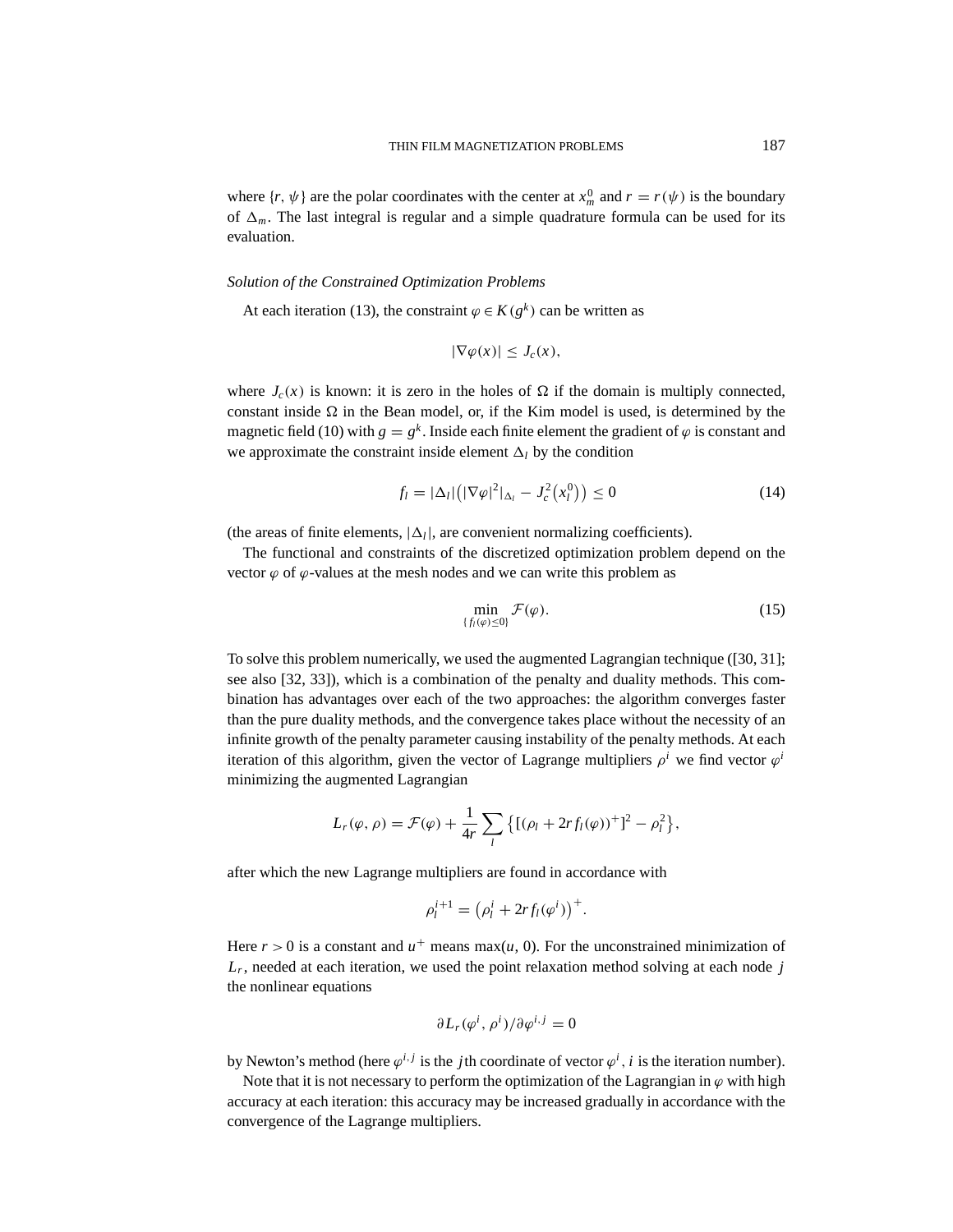## *Magnetic Field Calculation*

To calculate the critical current density  $J_c(H_z)$  in the Kim model, it is necessary to evaluate the integral in Eq. (10) at the center of each finite element  $\Delta_l$ . This can be done as

$$
\int_{\Omega} \nabla \frac{1}{|x_l^0 - x'|} \cdot \nabla g(x') \approx \sum_{m} \int_{\Delta_m} \nabla \frac{1}{|x_l^0 - x'|} \cdot \nabla g(x')
$$

$$
= \sum_{m} \left( \oint_{\partial \Delta_m} \frac{\mathbf{n}}{|x_l^0 - x'|} \right) \cdot \nabla g \Big|_{\Delta_m},
$$

where  $\partial \Delta_m$  is the boundary of *m*th finite element, **n** is the unit outward normal to this boundary. The line integrals in the last sum were calculated by means of the Simpson quadrature applied on each side of  $\Delta_m$ .

#### **VI. NUMERICAL RESULTS**

The numerical procedure described above has been realized in Matlab [34]. We used Matlab PDE Toolbox functions for visualization and domains triangulation, and Matlab Compiler to accelerate the calculations. The penalty parameter*r* of the optimization procedure was  $10<sup>5</sup>$ . The computation of a typical example took from several minutes to an hour on IBM RS6000/370. In all examples below we assumed the virgin initial state  $(g_0 = 0)$ . We will first present the simulation results for the Bean model.

As a test for our computational scheme, the numerical solution for a thin disk was compared with the analytical solution [3] (see Fig. 2). In this example we used a rather fine finite element mesh to recover the current density  $J = |\nabla g|$ . A much cruder mesh is usually quite sufficient to determine only the pattern of current contours, which are the level contours of the stream function *g*.

As was already demonstrated by Brandt [6, 7], the magnetic field penetrates a rectangle (Fig. 3) from its sides, and not from the corners as might be naively expected. The magnetic



**FIG. 2.** The analytical and numerical solutions for a thin disk: the current density (left) and normal component of magnetic field (right). The values of *J* and  $H<sub>z</sub>$  in each finite element are plotted against the radial coordinate of the element center as distinct points. These points are close to the solid lines representing the analytical solutions. The external field is  $H_e/I_c = 0.5$ . The finite element mesh contained 3416 nodes and 6670 elements.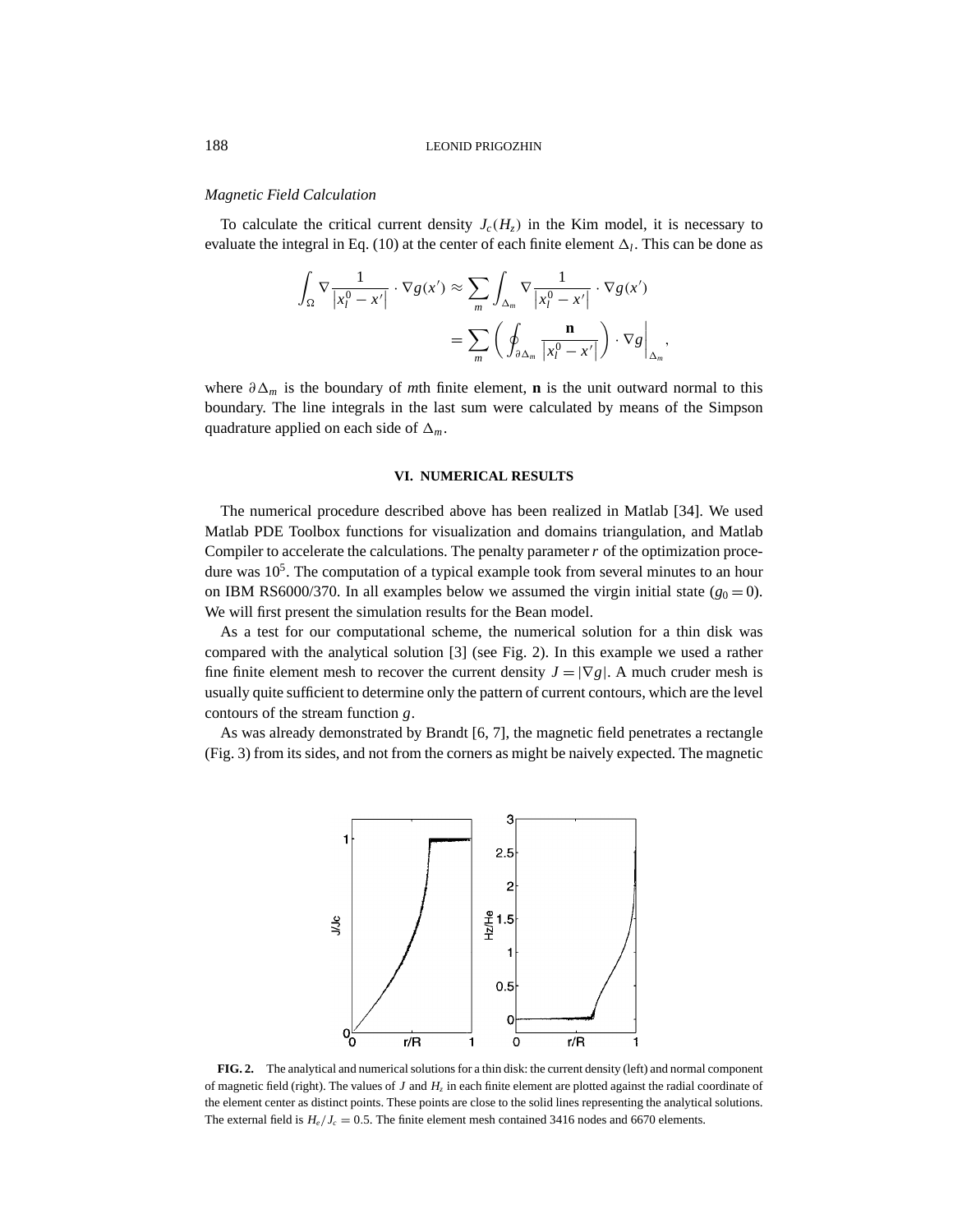

**FIG. 3.** Magnetization of rectangular film. The current contours (left) and the level contours of magnetic field at the film midplane (right). The external magnetic field *He*/*Jc* (from top to bottom): 0.25, 0.50, 0.75, 1. Finite element mesh: 1424 nodes, 2728 elements.



**FIG. 4.** Magnetization of an irregularly shaped film. The current contours (left) and level contours of magnetic field (right). The external magnetic field  $H_e/J_c = 0.5, 1$ .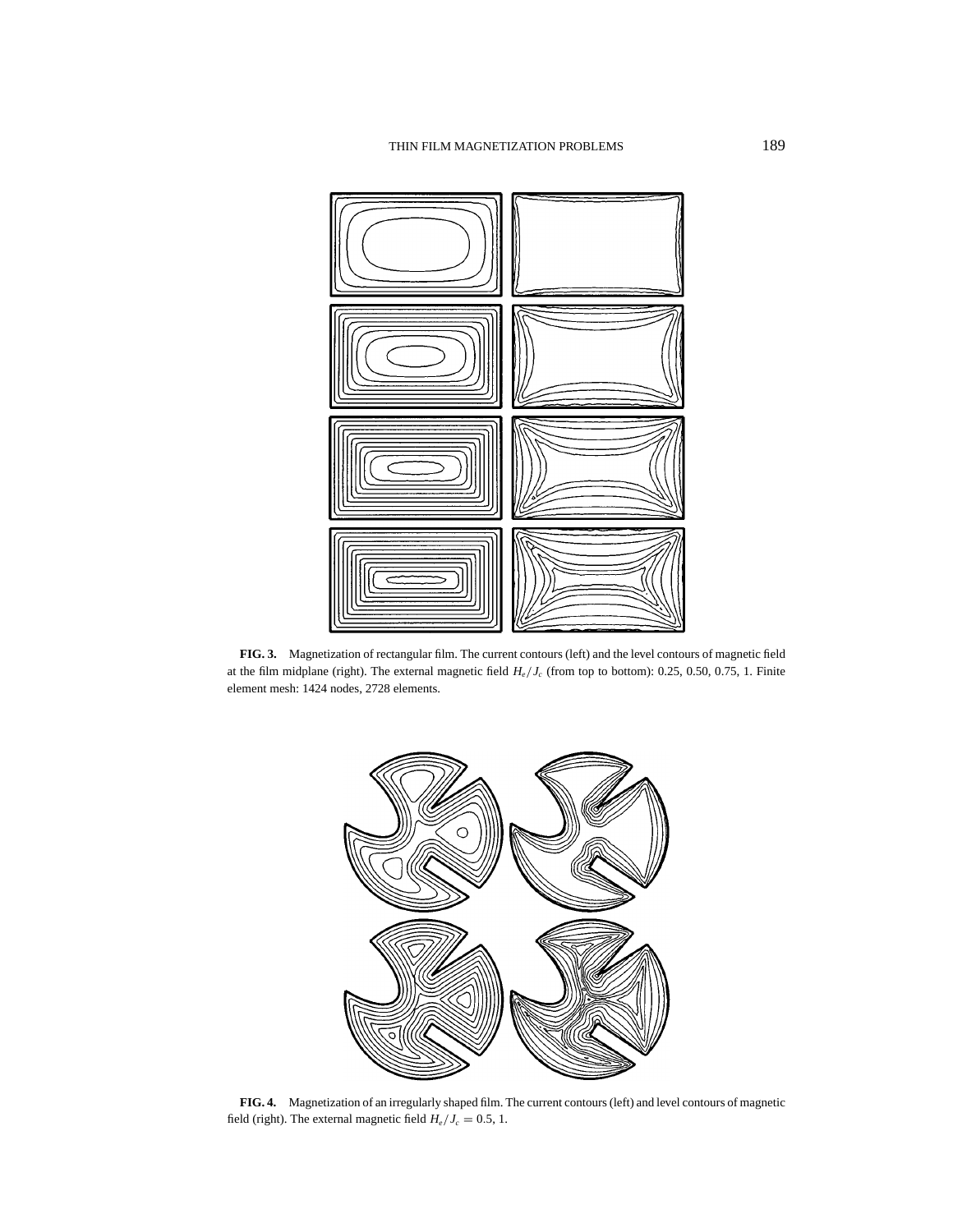

**FIG. 5.** Magnetization of an inhomogeneous film. The current contours (left) and level contours of magnetic field (right). The critical current density:  $J_c$  in the left and right parts,  $1.5J_c$  in the middle part of the film. The external magnetic field  $H_e/J_c = 0.5, 1, 1.5$ .

field is zero in the region where the sheet current density is less than critical. This zero field core shrinks with the growth of external field and the development of a steady-state current density solution described by the formula (11) is clearly seen in this, as well as in the next example (Fig. 4).

The steady-state solution is more complicated if the film is not homogeneous. In the example in Fig. 5, the critical current density is 1.5 times higher in the central part of the film than in the two other parts.

If the film is multiply connected, the finite element mesh should be extended into the holes (see Fig. 6). The zero current condition inside the holes implies there the constraint  $|\nabla g| = 0$ . Magnetization of such a film (simulated on a finer mesh) is shown in Fig. 7.

As the last example, let us consider the magnetization of a rectangular film in a nonmonotonic external field. We now assume the Kim model current–voltage relation

$$
J_c = \frac{J_{c_0}}{1 + |H_z|/H_0},
$$

where  $H_0$  and  $J_{c_0}$  are constants, and solve the quasivariational inequality. It can be seen from Fig. 3 and the first part of Fig. 8 (increasing field) that qualitatively the current patterns and magnetic fields are similar for the Bean and Kim models and that in the latter case the



**FIG. 6.** Triangulation of a film with two holes.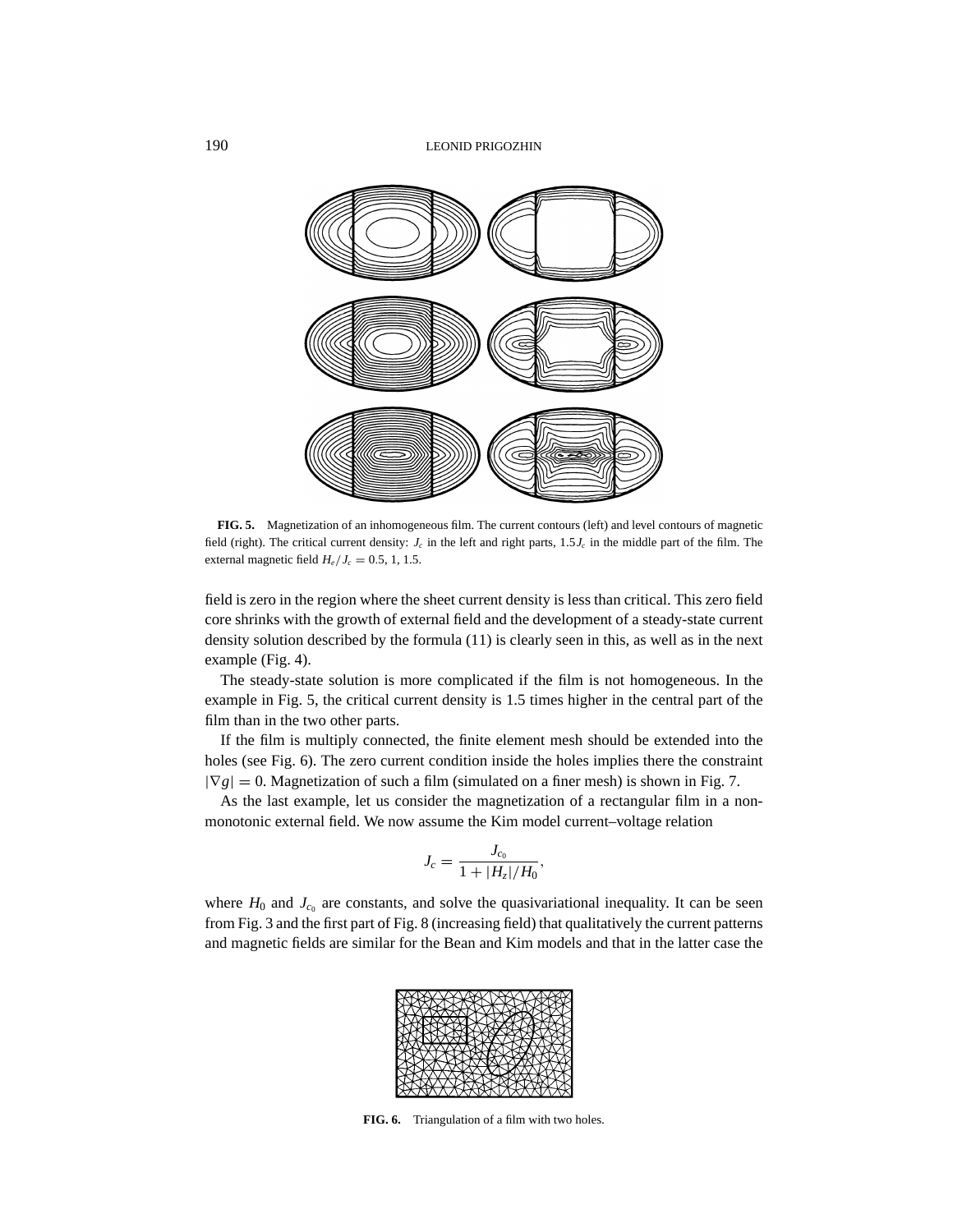

**FIG. 7.** Magnetization of a multiply connected film. The current contours (left) and level contours of magnetic field (right). The external magnetic field  $H_e/I_c = 0.25, 0.50, 0.75, 1$ .



**FIG. 8.** Magnetization of a film in a non-monotone external field (Kim model). The critical current density:  $J_c = J_{c0}/(1 + |H_z|/H_0)$ , where  $H_0/J_{c0} = 0.5$ . The external magnetic field:  $H_e/J_{c0} = 0.25, 0.50, 0.25, 0.50$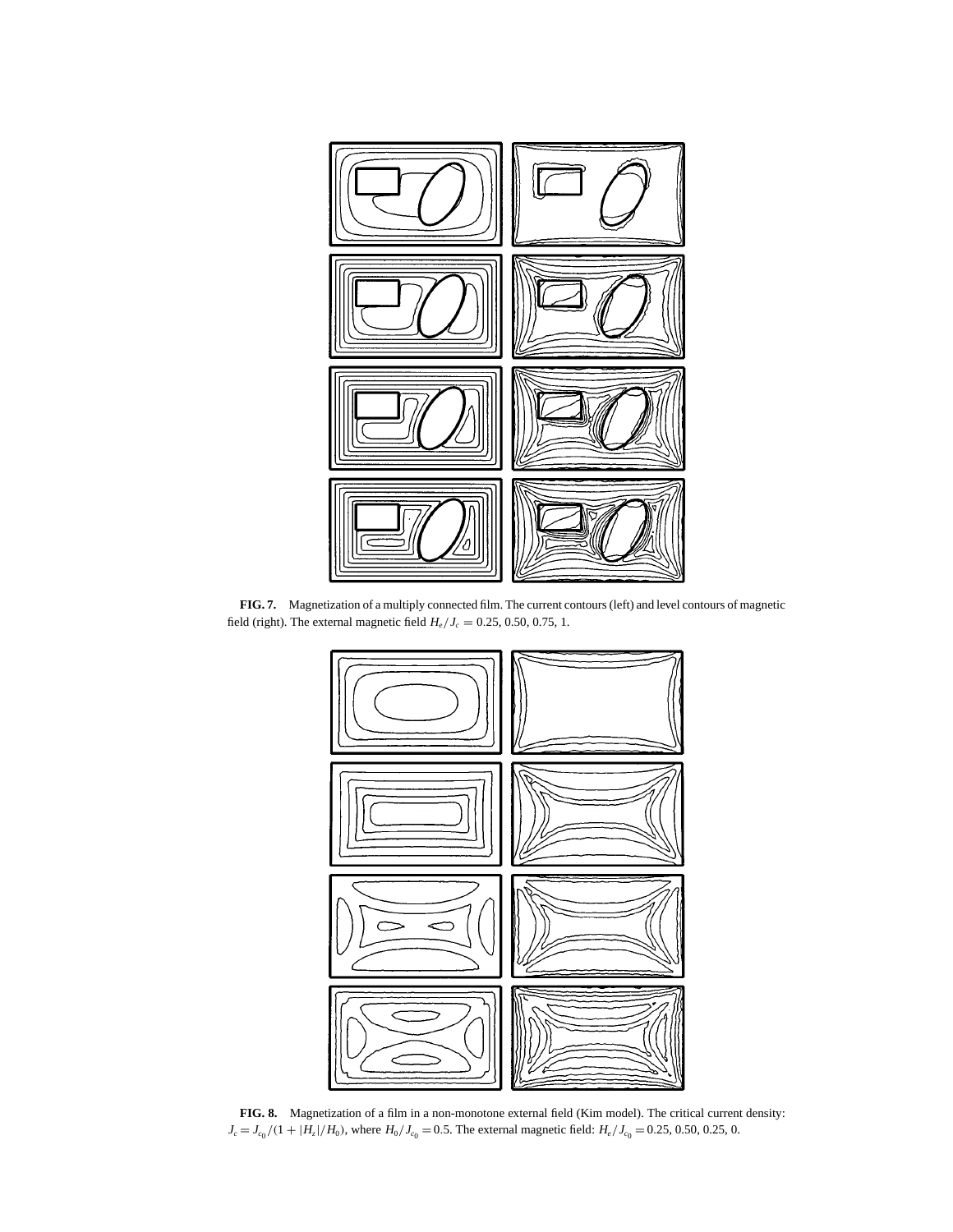

**FIG. 9.** Hysteresis loops (Kim model). Normalized magnetic moment *M*/*M*<sup>0</sup> against external magnetic field,  $M_0 = |\Omega| J_{c_0} / 4.$ 

magnetic field penetrates further because the shielding current decreases as the field grows. A similar conclusion was made in [35], where a semi-analytical procedure, generalizing the method [3] for the Kim model, has been developed for modeling magnetization of an infinite thin strip. The magnetic moment of a film can be presented as an integral of the stream function,

$$
\mathbf{M} = \frac{1}{2} \int_{\Omega} \mathbf{r} \times \mathbf{J} = e_z \int_{\Omega} g.
$$

This integral is evaluated with high accuracy even if a crude finite element mesh is used. The hysteresis loops calculated for the film from the previous example are presented in Fig. 9. These loops are far more similar to those observed in experiments than the loops which can be calculated using the Bean model: the magnetic moment of a film in a strong field becomes smaller because the critical current density decreases.

## **ACKNOWLEDGMENTS**

The author is grateful to A. Bossavit for helpful and stimulating discussions. This work was supported by the Feinberg Fellowship.

#### **REFERENCES**

- 1. C. P. Bean, Magnetization of high-field superconductors, *Rev. Mod. Phys.* **36**, 31 (1964).
- 2. Y. B. Kim, C. F. Hempstead, and A. R. Strnad, Magnetization and critical supercurrents, *Phys. Rev.* **129**, 528 (1963).
- 3. P. N. Mikheenko and Yu. E. Kuzovlev, Inductance measurements of HTSC films high critical currents, *Physica C* **204**, 229 (1993).
- 4. J. Zhu *et al*., Critical states in 2D disk-shaped type-II superconductors in periodic external magnetic field, *Physica C* **212**, 216 (1993).
- 5. E. H. Brandt, M. V. Indenbom, and A. Forkl, Type-II superconducting strip in perpendicular magnetic field, *Europhys. Lett.* **22**, 735 (1993).
- 6. E. H. Brandt, Square and rectangular thin superconductors in a transverse magnetic field, *Phys. Rev. Lett.* **74**, 3025 (1995).
- 7. E. H. Brandt, Electric field in superconductors with rectangular cross section, *Phys. Rev. B* **52**, 15442 (1995).
- 8. Th. Schuster *et al.*, Current and field pattern in rectangular and inhomogeneous superconductors, *Phys. Rev. B* **52**, 10375 (1995).
- 9. Th. Schuster, H. Kuhn, and E. H. Brandt, Flux penetration into flat superconductors of arbitrary shape: Pattern of magnetic and electric field and current, *Phys. Rev. B* **54**, 3514 (1996).